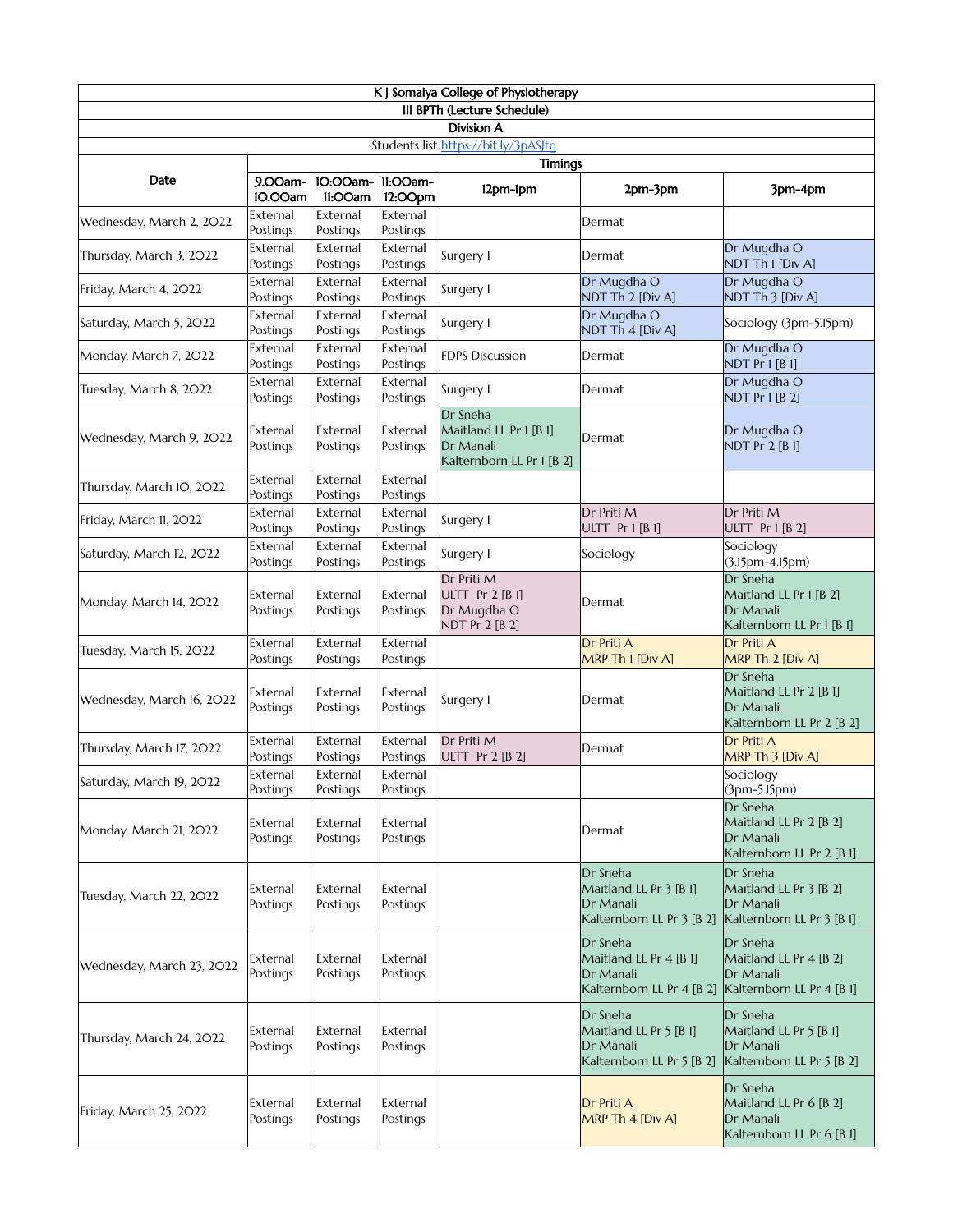| K J Somaiya College of Physiotherapy |                      |                      |                      |          |                                        |                                                                              |  |  |
|--------------------------------------|----------------------|----------------------|----------------------|----------|----------------------------------------|------------------------------------------------------------------------------|--|--|
| III BPTh (Lecture Schedule)          |                      |                      |                      |          |                                        |                                                                              |  |  |
| Division A                           |                      |                      |                      |          |                                        |                                                                              |  |  |
| Students list https://bit.ly/3pASJtq |                      |                      |                      |          |                                        |                                                                              |  |  |
|                                      | Timings              |                      |                      |          |                                        |                                                                              |  |  |
| Date                                 | 9.00am-<br>IO.OOam   | 10:00am-<br>11:00am  | 11:00am-<br>12:OOpm  | 12pm-1pm | 2pm-3pm                                | 3pm-4pm                                                                      |  |  |
| Saturday, March 26, 2022             | External<br>Postings | External<br>Postings | External<br>Postings |          |                                        |                                                                              |  |  |
| Monday, March 28, 2022               | External<br>Postings | External<br>Postings | External<br>Postings |          | <b>EXAM</b>                            | Dr Sneha<br>Maitland LL Pr 6 [B 2]<br>Dr Manali<br>Kalternborn LL Pr 6 [B 1] |  |  |
| Tuesday, March 29, 2022              | External<br>Postings | External<br>Postings | External<br>Postings |          | Dr Anna / Dr Dipali<br><b>EMG Th I</b> |                                                                              |  |  |
| Wednesday, March 30, 2022            | External<br>Postings | External<br>Postings | External<br>Postings |          | Dr Anna / Dr Dipali<br><b>EMG Th 2</b> |                                                                              |  |  |
| Thursday, March 31, 2022             | External<br>Postings | External<br>Postings | External<br>Postings |          | Dr Anna / Dr Dipali<br><b>EMG Th 3</b> |                                                                              |  |  |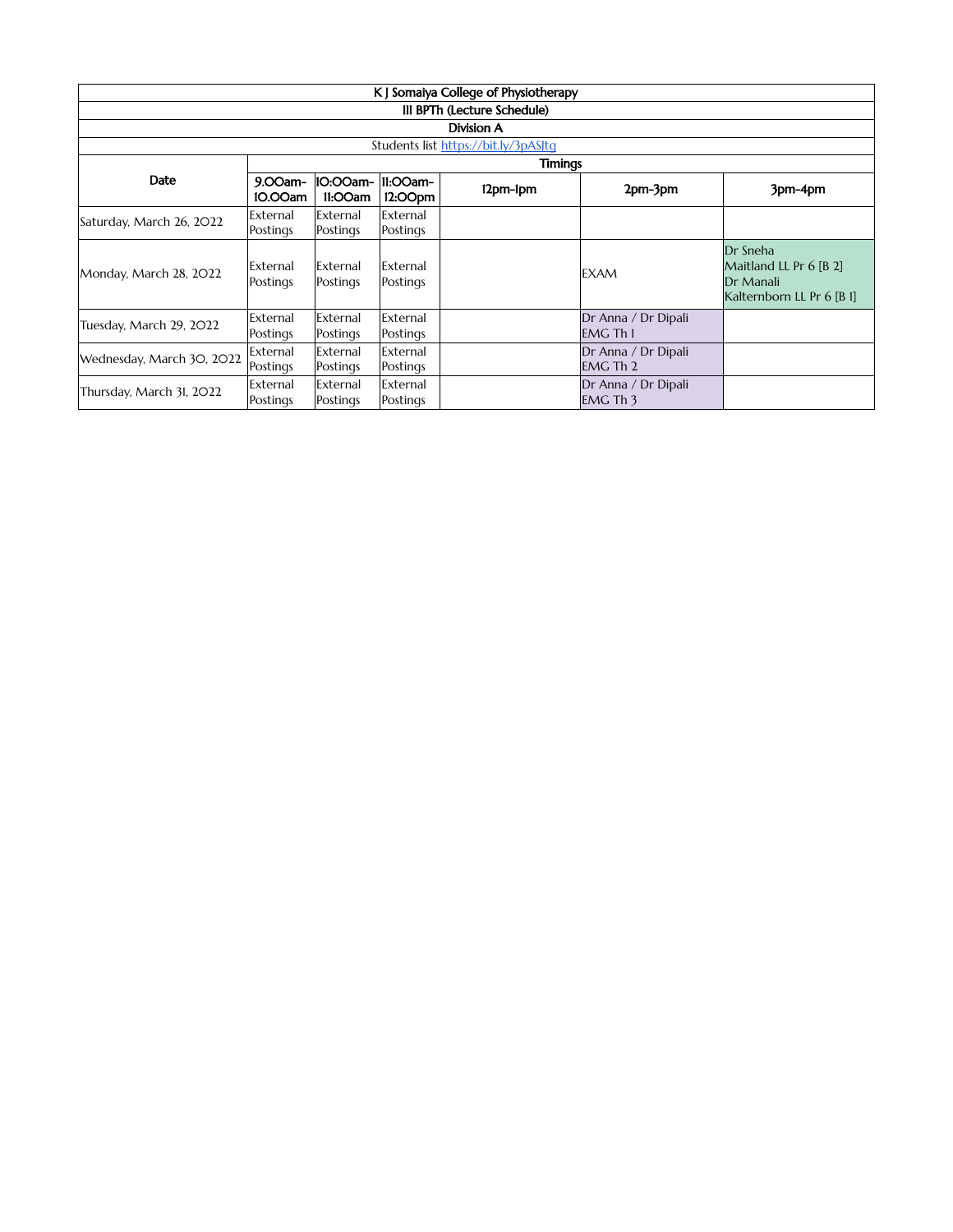| K J Somaiya College of Physiotherapy |  |  |  |  |  |
|--------------------------------------|--|--|--|--|--|
| III BPTh (Lecture Schedule)          |  |  |  |  |  |
| Division B                           |  |  |  |  |  |
| Students listhttps://bit.ly/3pASJtg  |  |  |  |  |  |

|                           | <b>Timings</b>                |                      |                      |                                                                                  |                                                                                  |                                                                                  |  |  |
|---------------------------|-------------------------------|----------------------|----------------------|----------------------------------------------------------------------------------|----------------------------------------------------------------------------------|----------------------------------------------------------------------------------|--|--|
| Date                      | 9.00am-<br>10.00<br>am        | 10:00am-<br>II:OOam  | 11:OOam-<br>12:OOpm  | 12pm-1pm                                                                         | 2pm-3pm                                                                          | 3pm-4pm                                                                          |  |  |
| Wednesday, March 2, 2022  | External<br>Postings          | External<br>Postings | External<br>Postings |                                                                                  | Dermat                                                                           |                                                                                  |  |  |
| Thursday, March 3, 2022   | External<br>Postings          | External<br>Postings | External<br>Postings | Surgery I                                                                        | Dermat                                                                           |                                                                                  |  |  |
| Friday, March 4, 2022     | External<br>Postings          | External<br>Postings | External<br>Postings | Surgery I                                                                        | Dr Sneha<br>Maitland LL (Pr I) [B 3]<br>Dr Manali<br>Kalternborn LL (Pr I) [B 4] | Dr Sneha<br>Maitland LL (Pr I) [B 4]<br>Dr Manali<br>Kalternborn LL (Pr I) [B 3] |  |  |
| Saturday, March 5, 2022   | External<br>Postings          | External<br>Postings | External<br>Postings | Surgery I                                                                        |                                                                                  | Sociology (3pm-5.15pm)                                                           |  |  |
| Monday, March 7, 2022     | External<br>Postings          | External<br>Postings | External<br>Postings | FDPS discussion                                                                  | Dermat                                                                           | Dr Sneha<br>Maitland LL (Pr 2) [B 3]<br>Dr Manali<br>Kalternborn LL (Pr 2) [B 4] |  |  |
| Tuesday, March 8, 2022    | External<br>Postings          | External<br>Postings | External<br>Postings | Surgery I                                                                        | Dermat                                                                           | Dr Sneha<br>Maitland LL (Pr 2) [B 4]<br>Dr Manali<br>Kalternborn LL (Pr 2) [B 3] |  |  |
| Wednesday, March 9, 2022  | External<br>Postings          | External<br>Postings | External<br>Postings | Dr Mugdha O<br>NDT Th I                                                          | Dermat                                                                           | Dr Sneha<br>Maitland LL (Pr 3) [B 3]<br>Dr Manali<br>Kalternborn LL (Pr 3) [B 4] |  |  |
| Thursday, March IO, 2022  | External<br>Postings          | External<br>Postings | External<br>Postings |                                                                                  |                                                                                  |                                                                                  |  |  |
| Friday, March II, 2022    | External<br>Postings          | External<br>Postings | External<br>Postings | Surgery I                                                                        | Dr Mugdha O<br>NDT Th <sub>2</sub>                                               | Dr Mugdha O<br>NDT Th <sub>3</sub>                                               |  |  |
| Saturday, March 12, 2022  | External<br>Postings          | External<br>Postings | External<br>Postings | Surgery I                                                                        | Sociology                                                                        | Sociology (3.15pm-4.15pm)                                                        |  |  |
| Monday, March 14, 2022    | External<br>Postings          | External<br>Postings | External<br>Postings |                                                                                  | Dermat                                                                           | Dr Mugdha O<br>NDT Th 4                                                          |  |  |
| Tuesday, March 15, 2022   | External<br>Postings          | External<br>Postings | External<br>Postings | Dr Sneha<br>Maitland LL (Pr 3) [B 4]<br>Dr Manali<br>Kalternborn LL (Pr 3) [B 3] | Dr Priti M<br>ULTT (Pr I) [B 3]<br>Dr Mugdha O<br>NDT (Pr I) $[B 4]$             | Dr Priti M<br>ULTT (Pr I) $[B 4]$<br>Dr Mugdha O<br>NDT (Pr I) [B 3]             |  |  |
| Wednesday, March 16, 2022 | External External<br>Postings | Postings             | External<br>Postings | Surgery I                                                                        | Dermat                                                                           | Dr Priti M<br>ULTT (Pr 2) $[B 3]$<br>Dr Mugdha O<br>NDT (Pr 2) [B 4]             |  |  |
| Thursday, March 17, 2022  | External<br>Postings          | External<br>Postings | External<br>Postings |                                                                                  | Dermat                                                                           | Dr Priti M<br>ULTT (Pr 2) [B 4]<br>Dr Mugdha O<br>NDT (Pr 2) [B 3]               |  |  |
| Saturday, March 19, 2022  | External<br>Postings          | External<br>Postings | External<br>Postings |                                                                                  |                                                                                  | Sociology (3pm-5.15pm)                                                           |  |  |
| Monday, March 21, 2022    | External<br>Postings          | External<br>Postings | External<br>Postings |                                                                                  | Dermat                                                                           | Dr Priti A<br>MRP Th I                                                           |  |  |
| Tuesday, March 22, 2022   | External<br>Postings          | External<br>Postings | External<br>Postings |                                                                                  | Dr Priti A<br>MRP Th 2                                                           | Dr Priti A<br>MRP Th 3                                                           |  |  |
| Wednesday, March 23, 2022 | External<br>Postings          | External<br>Postings | External<br>Postings |                                                                                  | Dr Priti A<br>MRP Th 4                                                           | Dr Anna / Dr Dipali<br><b>EMG Th I</b>                                           |  |  |
| Thursday, March 24, 2022  | External<br>Postings          | External<br>Postings | External<br>Postings |                                                                                  |                                                                                  | Dr Anna / Dr Dipali<br>EMG Th 2                                                  |  |  |